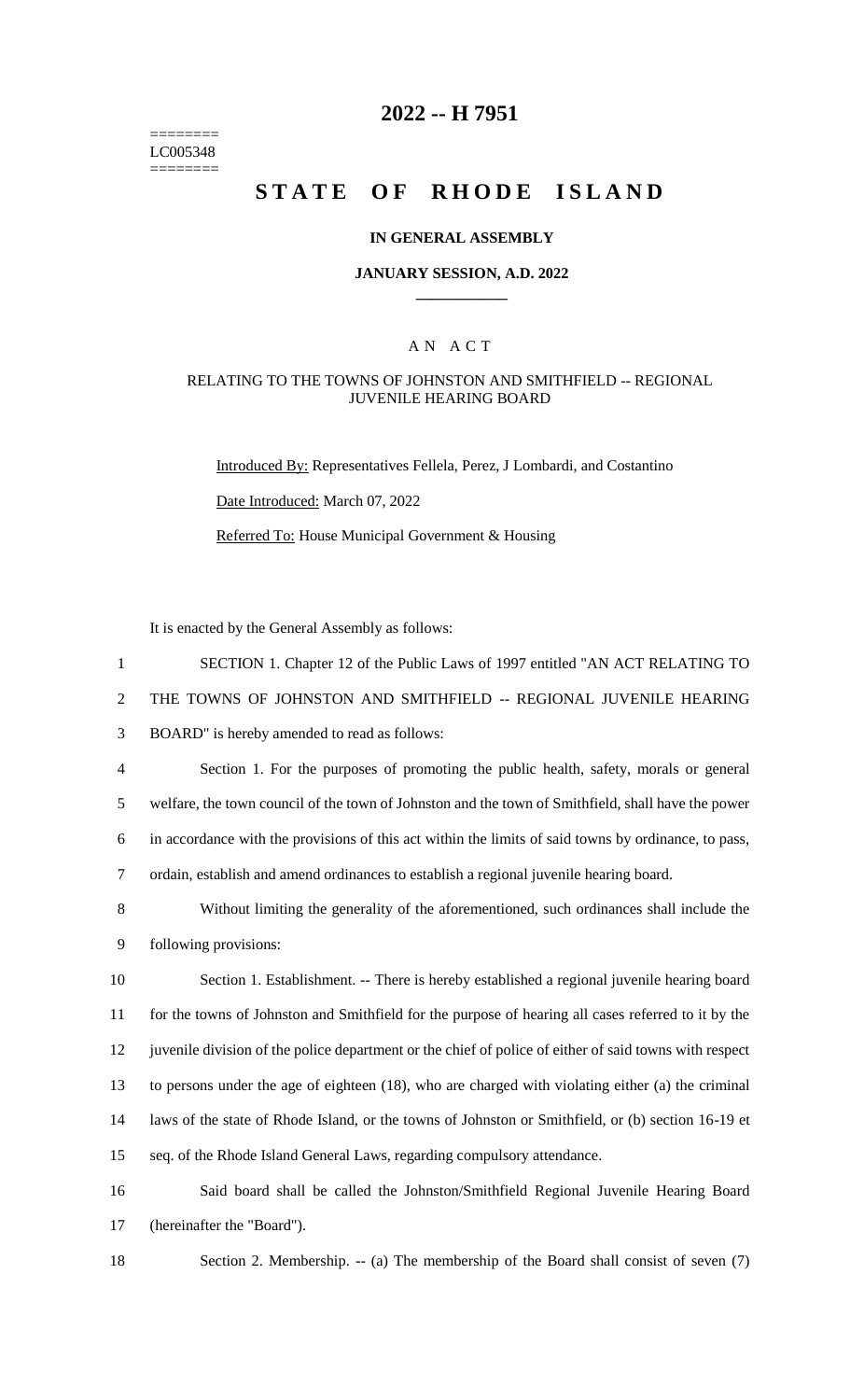members selected as follows: three (3) from both the town of Johnston and the town of Smithfield who shall be appointed by their respective town councils, and one (1) from either of said towns, who shall also be a member of the board or staff of Tri-Town Community Action Agency who shall be jointly appointed by said councils.

 (b) The term of appointment shall be three (3) years, provided that initial appointments shall be for one (1), two (2) and three (3) years, so as to provide for staggered terms. Each term 7 shall expire on September 30. No Board member shall serve more than two (2) consecutive terms; provided, however, that in the case where no other person is seeking appointment to the board an existing board member may be reappointed.

 (c) There shall be two (2) alternate members, one (1) selected by each town council to serve 11 for a one (1) year term expiring September 30. Upon expiration of a term, a member shall continue to serve until replaced or otherwise reappointed. In the event of a vacancy on the Board, an 13 appointment may be made to complete the **unexpire unexpired** term.

 Section 3. Referral to the Board. -- (a) Persons who are under the age of eighteen (18) years may be referred to the Board, which shall have concurrent jurisdiction with the Rhode Island Family Court if the alleged offense is one which, if committed by an adult, would be a misdemeanor, provided, however, that there shall be no such referral, with respect to any person:

 (i) charged with the offense of assault or battery, unless otherwise decided on a case-by-case basis by the chief of police;

 (ii) charged with a controlled substance offense, unless otherwise decided on a case-by-case basis by the chief of police;

 (iii) twice previously referred to the Board, or once previously referred and such person refused or failed to abide by the sanctions imposed or make the restitution recommended; or

 (iv) at the time of the alleged commission of such offense is within the custody and control of the family court.

 (b) The juvenile division of the police department or the chief of police may also refer to the Board any other juvenile offender where in the opinion of the juvenile division or the chief of police such referral would be beneficial to the juvenile concerned and the community at large.

 (c) No referral to the Board shall be made until such person, together with his/her legal guardians and/or legal representative has in writing waived such person's right to a hearing in the family court with respect to the offense charged, has admitted to the alleged offense, and has agreed to abide by the decision of the Board.

 Section 4. Duties of the board. -- (a) The Board shall be authorized to hear all cases, referred by the juvenile division of the police department or the chief of police of the aforesaid towns, and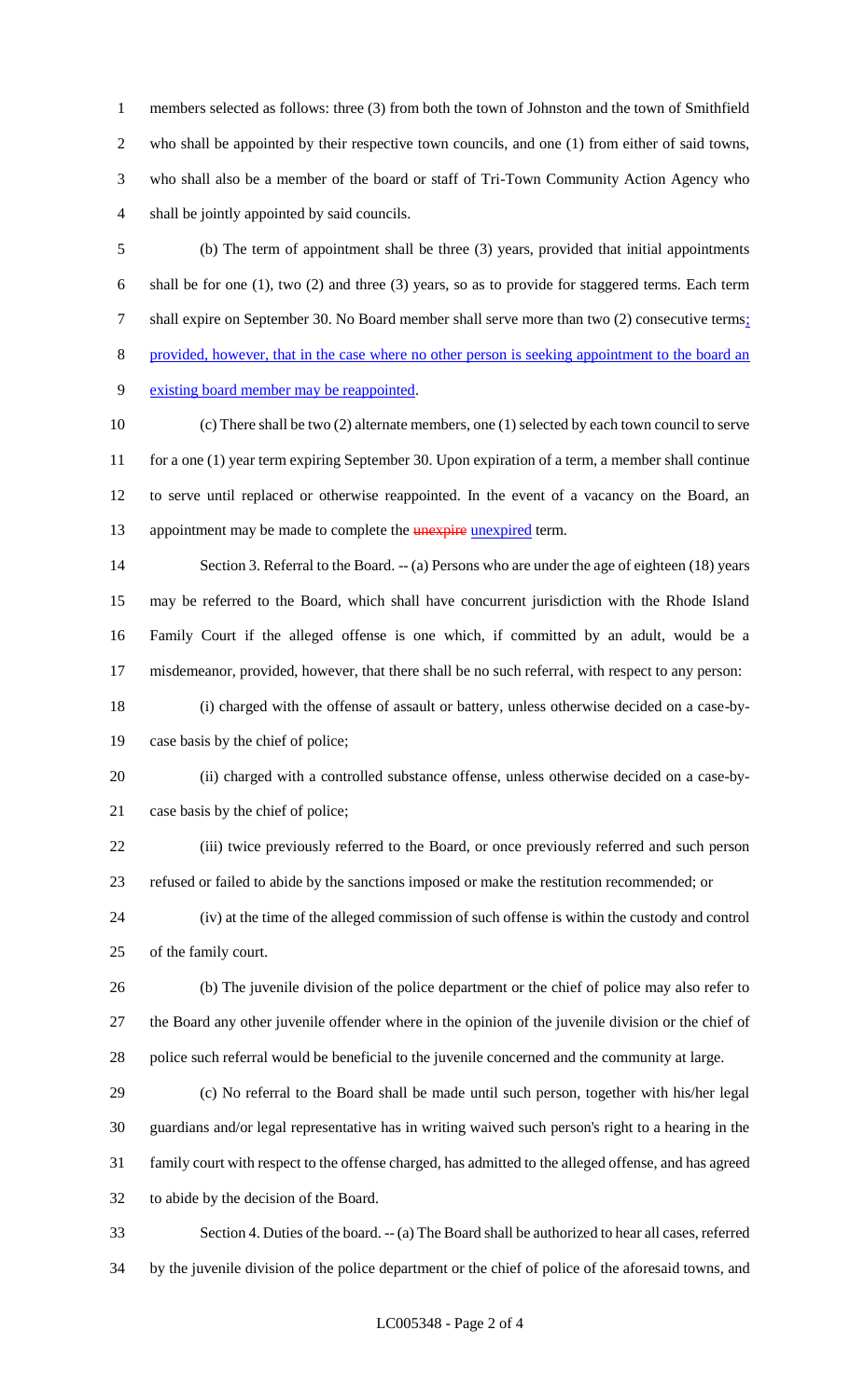to impose and order sanctions other than incarceration.

Sanctions may include, but are not limited to:

(i) fines up to a maximum of one hundred dollars (\$100) for each offense charged;

- (ii) community service;
- (iii) restitution for any injuries and/or damages, where appropriate, resulting from the commission of any offense;
- (iv) imposition of a reasonable curfew; and/or
- (v) denial or revocation of the juvenile's driving privileges for a period of up to two (2) years.
- In any such proceedings, the Board, prior to imposing sanctions, shall request the juvenile offender and his/her parents or legal guardians to agree to the sanctions imposed, the amount of the restitution and manner of making the same. In ordering restitution, the Board shall take into account the juvenile offender's ability to pay and the amount of actual damage caused as a result of the commission of such offenses.
- Section 5. Quorum -- Rules. -- (a) A majority of the Board's membership shall constitute a quorum, and a majority of the members present shall be required to take any action. Any juvenile offender may be represented by counsel and may present evidence in his or her behalf.
- (b) The Board shall have the power from time to time to adopt and publish all rules and regulations necessary to carry out its function under the provisions of this ordinance.
- (c) The Board shall give notice of the date and time of meeting to the juvenile division of the police department or the chief of police, and the alleged juvenile offender and his/her parents or legal guardians, not less than seven (7) days prior to the date of the hearing.
- (d) Board proceedings shall be closed to the public, and the provisions of chapters 42-46 of the Rhode Island general laws shall not apply to such proceedings. All records or proceedings, including records concerning the arrest, apprehension or detention of any juvenile offender, shall be withheld from public inspection but such records shall be available to the parent, legal guardians or attorney of the juvenile for inspection.
- 

SECTION 2. This act shall take effect upon passage.

======== LC005348 ========